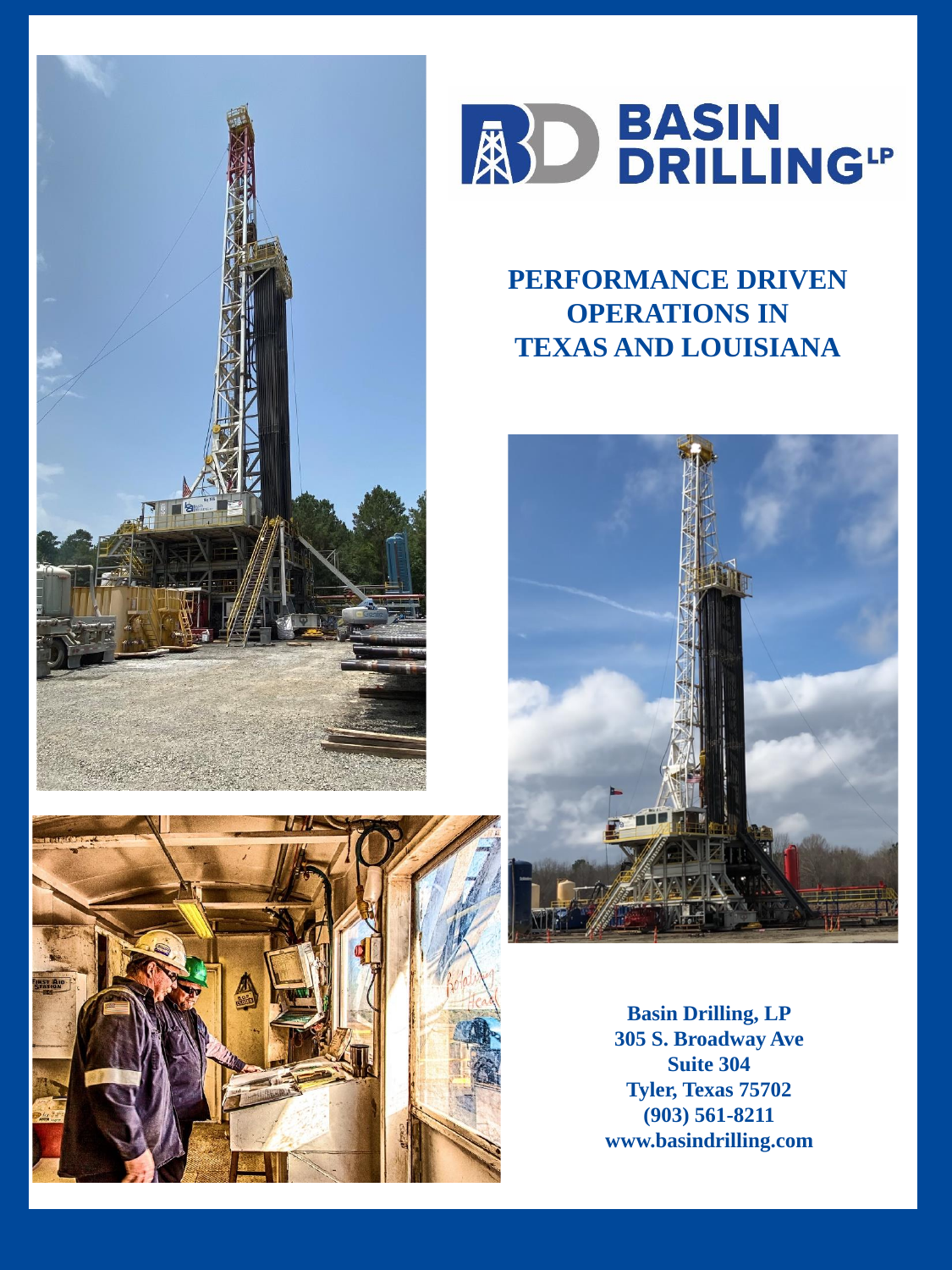# **About Basin Drilling**





Basin Drilling is a independently owned and operated drilling contractor located in Tyler, TX.

The company has four diesel electric drilling rigs all with top drives ranging from 1200HP to 2000HP. The company is managed by owners Scott Martin and Jeff Kraker. Basin provides contract land drilling services primarily in Texas and Louisiana. We have a modern drilling rig fleet with technologically advanced equipment. Basin drillings rig fleet has drilling depth capabilities that exceed 25,000′.

Basin Drilling is a performance driven company. We are dedicated to working with our customers to maximize returns through superior performance. We drill for both major and independent oil and gas companies and have developed long term relationships with the customers we work for because of our commitment to excellence.

The companies most valuable asset is our loyal and dedicated employees. Our senior management team has over 155 years of combined drilling industry experience. Basin rig managers have an average of 34 years of drilling experience. We are dedicated to maintaining a low turnover environment for our customers which in turn provides a safer working environment for our employees. Basin Drilling employees are among the highest paid in the industry and are rewarded each year they remain committed to our company. The safety of our employees is our highest priority. We strive to create and sustain a culture of safety in which we put safety first in everything we do.

We truly appreciate your taking the time to get to know us better. We look forward to a opportunity to join you in making your next project a total success.

Please feel free to call or e-mail us anytime day or night 24/7. We look forward to hearing from you.

Scott Martin: (305) 794-2491 or sportwsm@aol.com Jeff Kraker: (918) 640-3693 or jeffrkraker@aol.com

> **Basin Drilling, LP 305 S. Broadway Ave Suite 304 Tyler, Texas 75702 (903) 561-8211 www.basindrilling.com**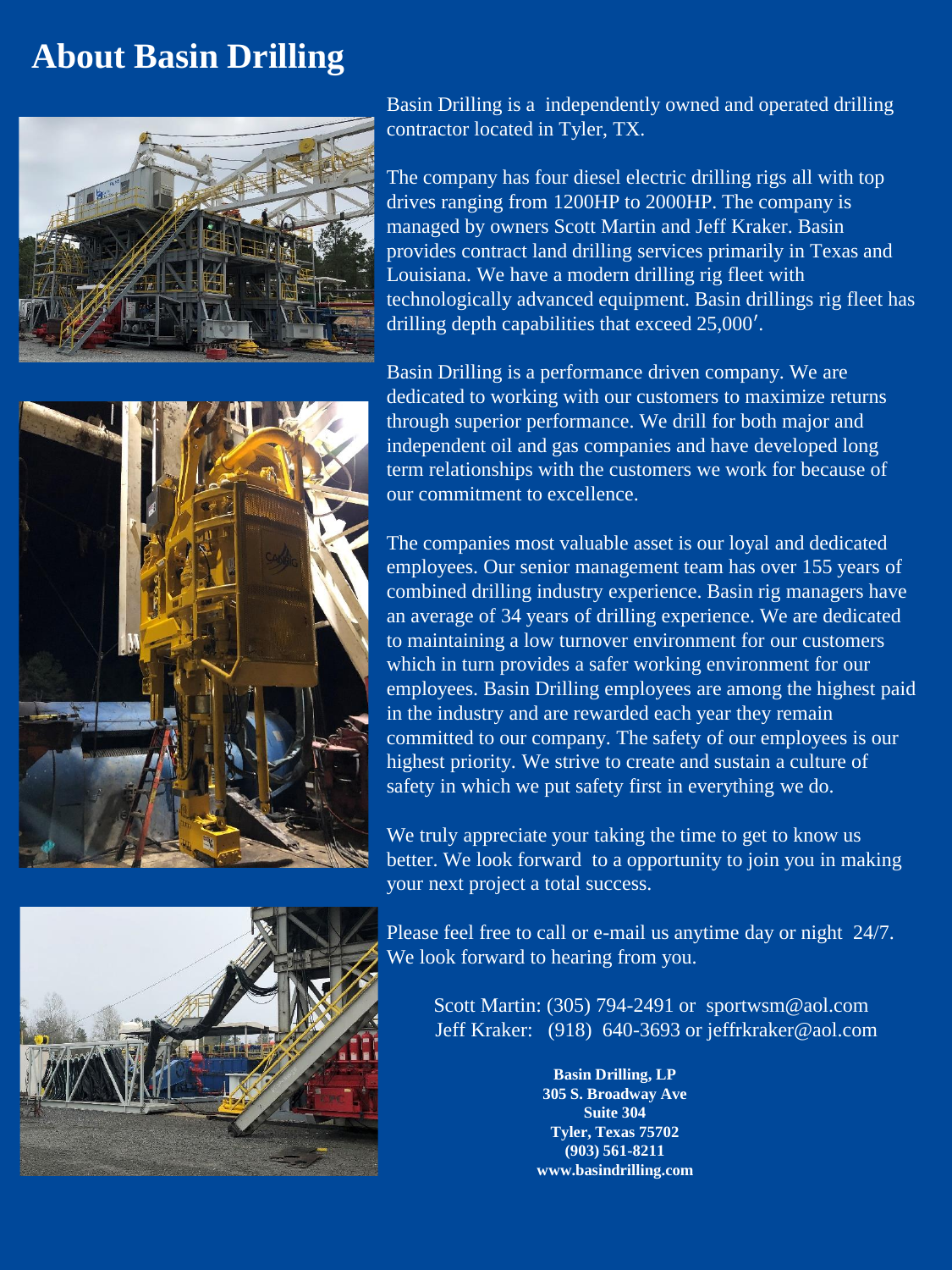

## **DRAWWORKS:**

National 110 UE (1500HP) powered by (2) GE 752 traction motors, NOV Baylor 6032 auxiliary brake

## **POWER:**

(4) Caterpillar 3512-B engines with Kato 1260 KW AC synchronous generators

## **SCR SYSTEM:**

Gulf Coast International (Ross Hill) model 1400 4 X 4 (1500HP) SCR house w/ GE evolution 9000 MCC

# **MAST:**

Pyramid cantilever 142' w/ 1,000,000# static hookload on 12 lines

## **SUBSTRUCTURE:**

Pyramid 30' box-on-box substructure 1,000,000# rotary table supporting capacity w/ 600,000# set back load capacity

# **WALKING SYSTEM:**

OWI Stealthwalker multidirectional rig walking system.

## **PUMPS:**

(3) HHF-1600 (1600HP) triplex pumps powered by (2) GE 752 traction motors w/ 7500 psi fluid ends.

# **MUD PITS:**

(3) tank system  $-1600$  bbl w/ 70 bbl slug pit

## **SOLIDS EQUIPMENT:**

(3) Derrick Hyperpool shale shakers

(1) Derrick 2-cone desander

(1) Derrick 16-cone desilter

(5) mud agitators

(1) Derrick vacuum degasser

(1) 6' x 27' mud gas separator

# **AIR COMPRESSORS:**

(1) Curtis RS50D (50HP)

- (1) Quincy Q-5120E (25HP)
- (1) Quincy diesel cold start unit

## **BOP'S:**

13 ⅝ " x 5,000 psi Hydril GK Annular 13 ⅝ " x 10,000 psi SHAFER Type LWS double 13 ⅝ " x 10,000 psi Cameron Type U single

## **BOP Handler:**

Oilworks BOP skidding system

## **ACCUMULATOR:**

Koomey 8 station accumulator

## **CHOKE MANIFOLD:**

Cameron 10,000 psi choke manifold

## **TOP DRIVE:**

CANRIG 1250AC-681 (500 ton) -1150 hp AC Electric Drive -7500 psi integrated swivel  $-Max$  Drilling Torque  $= 51,400$  ft-lb -Max Breakout Torque = 95,000 ft-lb  $-Maximum Speed = 265 rpm$ -Rockit & Revit compatible

## **BLOCK HOOK:**

400 ton becket

## **PIPE HANDLING:**

Bloom + Voss FloorHand FH-80 NOV PipeCat laydown system

# **DRILL PIPE:**

12,000' 5 ½" 24.70 PPF S-135 HT-55 drill pipe

## **DRILL COLLARS:**

8" round drill collars  $6\frac{1}{2}$ " round & spiral drill collars

## **AUXILIARY EQUIPMENT:**

PASON EDR (base system) Fuel Tank – 10,500 gallon capacity Water Tank – 500 bbl capacity Rig Manager and Crew Quarters (2) air hoists (10,000# load capacity each) Electronic survey unit w/ 15,000' wireline machine Top drive Supervisor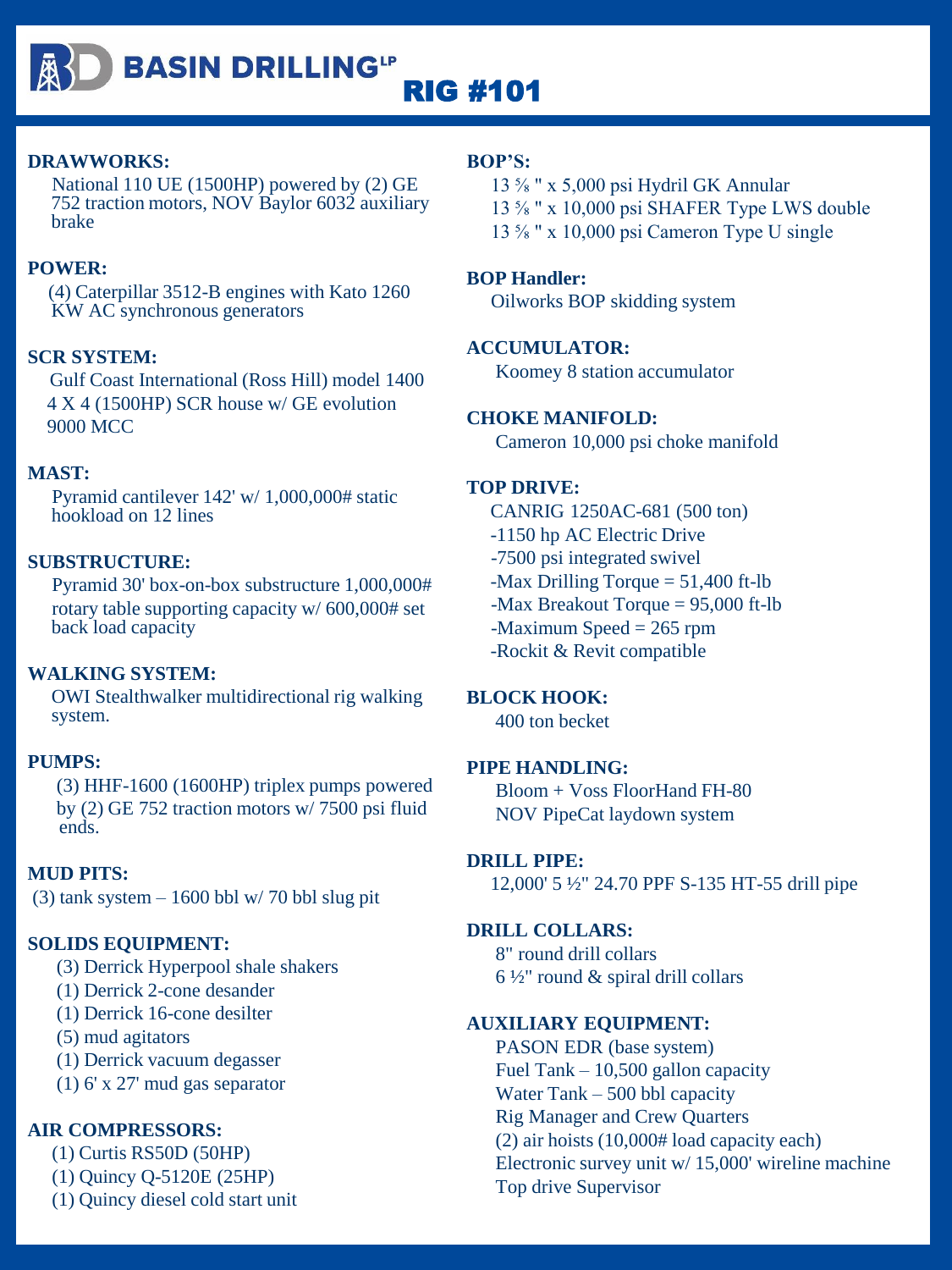**BASIN DRILLING"** 

RIG #102

## **DRAWWORKS:**

Oilwell 760-E (1200HP) powered by (2) GE 752 traction motors, Parkersburg 56053 auxiliary brake

# **POWER:**

(3) Caterpillar 399-B engines (1200HP each) w/ Kato 1030 KW AC synchronous generators

#### **SCR SYSTEM:**

International Electric Company Systems (IPS) 3 X 4 (1500HP) SCR house w/ GE evolution 9000 **MCC** 

## **MAST:**

Superior Derricks 136' w/ 550,000# capacity on 10 lines

#### **SUBSTRUCTURE:**

Superior Derricks 20' box-on-box substructure 550,000# rotary table supporting capacity 350,000# pipe setback load capacity

#### **BLOCK HOOK:**

TFI 250 ton becket

#### **PUMPS:**

(2) JIG 1600 (1600HP each) triplex pumps each independently powered by (2) GE 752 traction motors

#### **MUD PITS:**

(2) tank system -1000 bbl capacity w/ 60 bbl slug pit

## **SOLIDS EQUIPMENT:**

(2) Derrick Super-G linear shale shakers

(1) 10" 2-cone desander

(1) 5" 10-cone desilter

(5) mud agitators

(1) Mud gas separator

## **AIR COMPRESSORS:**

(1) Curtis RS50D (50HP) (1) Quincy QGB-25 (25HP) (1) Quincy diesel cold start unit

#### **BOP'S:**

11" x 5,000 psi Shaffer annular 11" x 5,000 psi Shaffer LWS double

# **ACCUMULATOR:**

CPC 8 Station accumulator

## **CHOKE MANIFOLD:**

10,000 psi choke manifold

#### **TOP DRIVE:**

Canrig 6027 AC Electric 600 HP 275 Ton AC Electric Drive -Integrated swivel -Pipe Handler -Integrated backup leg -Max Drilling Torque = 30,000 ft-lb -Max Breakout Torque = 60,000 ft-lb -Maximum Speed = 225 RPM

# **ROTARY TABLE:**

TFI ZP-275 (27 ½")

## **PIPE HANDLING:**

Bloom + Voss FloorHand FH-80 Canrig PC 3000 Automated Catwalk

#### **DRILL PIPE:**

4 ½" 16.60# G-105 drill pipe

#### **DRILL COLLARS:**

8" Round Drill Collars 6 ½" Spiral Drill Collars

# **AUXILIARY EQUIPMENT:**

PASON EDR (base system) Fuel Tank – 9,500 gallon capacity Water Tank – 500 bbl capacity Rig Manger and Crew Quarters (2) air hoists (10,000# capacity each) Electronic survey unit w/ 15,000' wire line machine Drill pipe spinner Top drive Supervisor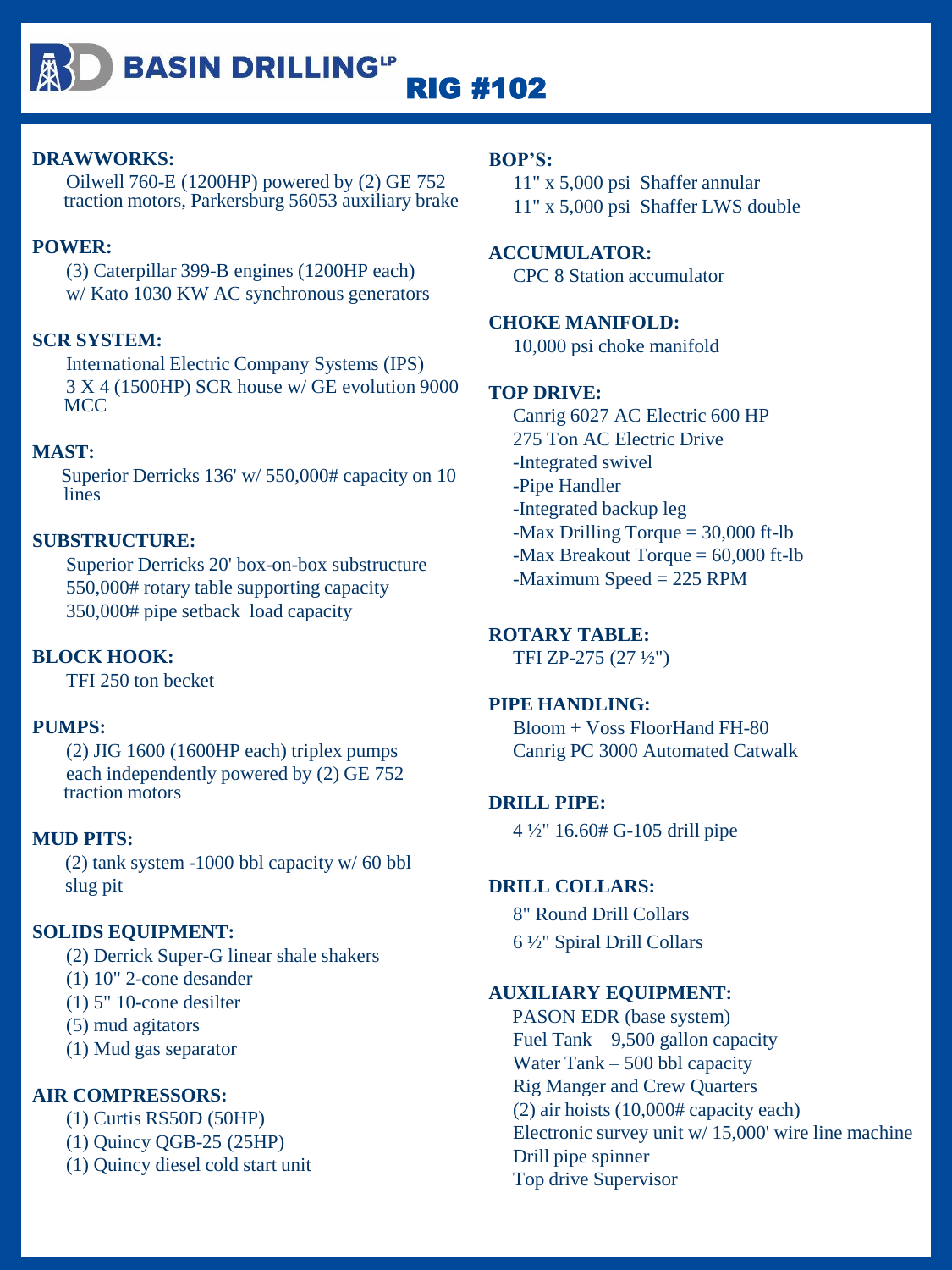

# **BASIN DRILLING"** RIG #103

# **DRAWWORKS:**

Gardner Denver 1500-E (2000HP) (2) GE 752 Standard-Torque drilling DC drilling motors, NOV Baylor 7838 auxiliary brake

# **POWER:**

(4) Caterpillar 3512-B engines with Kato 1260 KW AC synchronous generators

# **SCR SYSTEM:**

International Electric Company Systems (IPS) 4x4 (2000HP) SCR house w/ GE evolution 9000 MCC

# **MAST:**

Superior Derricks 142' w/ 1,000,000# capacity on 12 lines

# **SUBSTRUCTURE:**

26' Superior box-on-box substructure 1,000,000# rotary table supporting capacity 800,000# pipe setback load capacity

# **WALKING SYSTEM:**

OWI Stealthwalker multidirectional rig walking system.

# **BLOCK HOOK:**

National G-650 650 ton w/ becket

# **PUMPS:**

(3) HHF-1600 (1600HP) triplex pumps powered by (2) GE 752 traction motors w/ 7500 psi fluid ends

# **MUD PITS**

(3)  $tank system - 1600$  bbl w/ 70 bbl slug pit

# **SOLIDS EQUIPMENT:**

(3) Derrick Hyperpool shale shakers

- (1) Derrick 2-cone desander
- (1) Derrick 16-cone desilter
- (7) mud agitators
- (1) Derrick vacuum degasser
- (1) 4' x 20' mud gas separator

# **BOP'S:**

13 ⅝ " x 5,000 psi Hydril GL Annular 13 ⅝ " x 10,000 psi Cameron Type U double 13 ⅝ " x 10,000 psi Cameron Type U single

# **BOP Handler:**

Oilworks BOP skidding system

# **ACCUMULATOR:**

CPC 10 station accumulator

# **CHOKE MANIFOLD:**

10,000 psi choke manifold

# **TOP DRIVE:**

CANRIG 1250AC-681 (500 ton) -1150 hp AC Electric Drive -7500 psi integrated swivel -Max Drilling Torque  $= 51,400$  ft-lb -Max Breakout Torque = 95,000 ft-lb -Maximum Speed = 265 rpm -Rockit & Revit compatible

# **ROTARY TABLE:**

National (49  $\frac{1}{2}$ ") w/ (37  $\frac{1}{2}$ ") insert bushings

# **PIPE HANDLING:**

NOV ST-80 Iron Roughneck NOV PipeCat laydown system

# **DRILL PIPE:**

12,000' 5 ½" 24.70 PPF S-135 HT-55 drill pipe

# **DRILL COLLARS:**

8" Round Drill Collars 6 ½" Spiral Drill Collars

# **AUXILIARY EQUIPMENT:**

PASON EDR (base system) Fuel Tank – 10,500 gallon capacity Water Tank – 500 bbl capacity Rig Manager and Crew Quarters (2) air hoists (10,000# capacity each) Electronic survey unit w/ 15,000' wireline machine Drill pipe spinner Top drive Supervisor